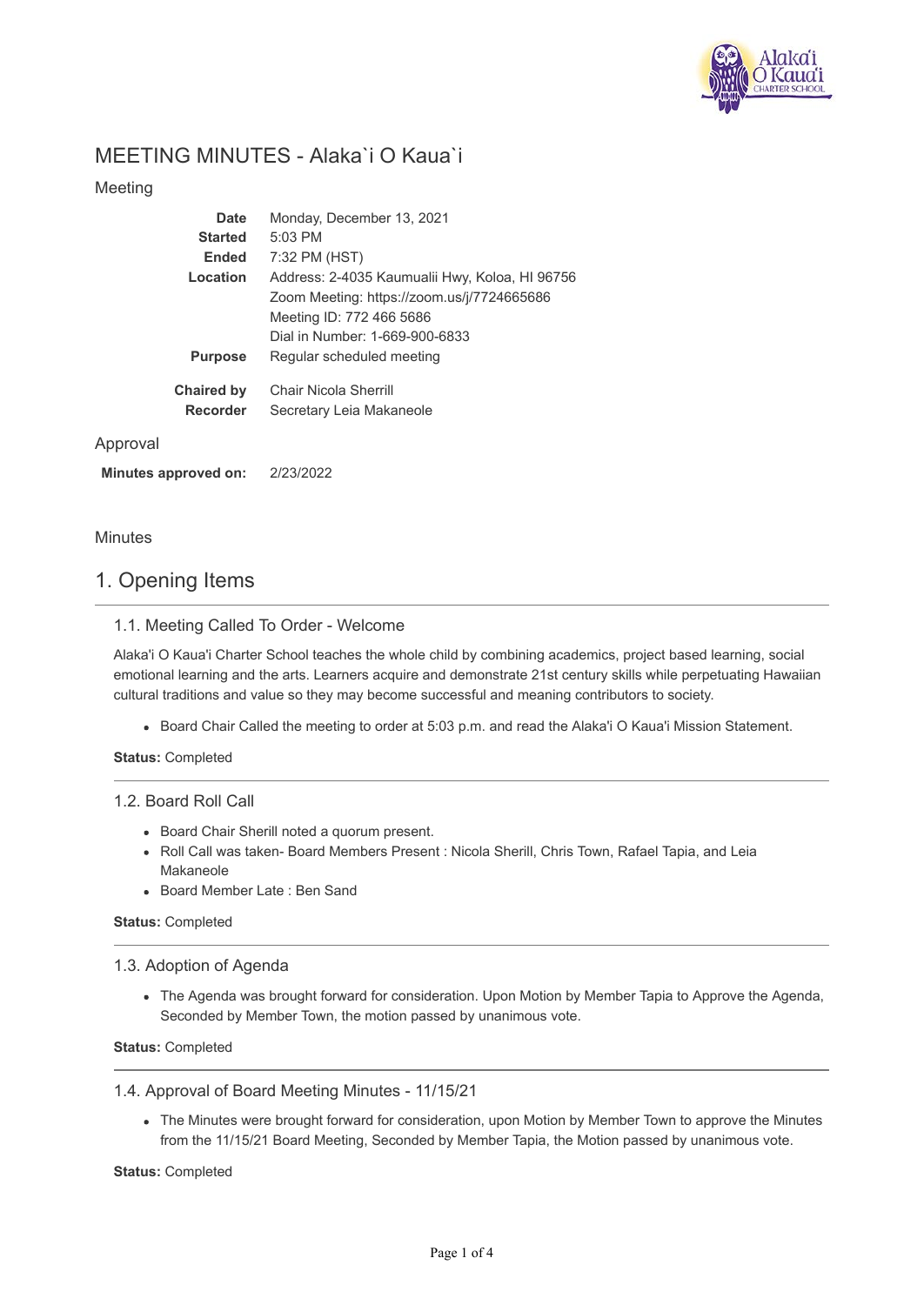

Documents

Minutes-2021-11-15-v1.pdf

# 2. Public Comment

## 2.1. Comments from Guests

No Guests Comments available at this Time

**Status:** Completed

# 3. Curriculum Moment

### 3.1. Facilitator Presentation

- Po'o Kumu (Director) introduced kumu Chris Kauwe.
- Kumu Chris presented a few key highlights on his approach to Hawaiiana, Followed by a description of a field trip to 'Alakoko fishpond.
- Kumu Chris mentioned the development of a Hawaiiana Curriculum with Kumu Marion, keeping attention to detail for the Forth Grade Learners as Hawaiian Studies is a part of their DOE Requirements

#### **Status:** Completed

Documents

2021.pdf

# 4. Administrative Reports

- 4.1. School Director Report
	- **Education and Curriculum**-Dream Up to Space" project based learning activity saw the announcement of the Finalist which was Team Ko: Omar, Persais, and Hudson are curious about how space will impact the growth of sugar cane plants.
	- **Facilities-**We finished conducting the annual Panorama Surveys for the Hawai'i Department of Education which measure school satisfaction and socio-emotional learning, at this moment the results are still being processed. DJ proposed using a professional team to sanitize campus quarterly, which would reflect looking at doing during the school breaks. Inquiry on the estimated arrival of Padding for the playground is not set, hoping to get quote for the shipping. Hawaiian Signage has not arrived yet.
	- **Enrollment-**On Campus Learners 172; Distance Learners- 15; Current Enrolment- 187; Currently Funded for 172 learners. Commented on the Distance Learners on the costs and what will be supported by receiving pending "SAFE" grant.
	- **Fundraising/PTN** -Hosted Last meeting for 2021 virtually. Shifted the purchase from Chromebooks to a Charging Cart. Nicola shared the Charity Walk Success and picking up the Check .
	- **Personnel-** Currently Fully Staffed. Significantly reduced Costs for substitutes. EA Miss Whitney will be leaving for Maternity Leave soon.
	- **COVID update-**4 COVID positive cases; 2 STAFF members COVID positive cases; 100% Compliance to requirements of the Governor's proclamations.

#### **Status:** Completed

**Documents** 

Director Board Report-December, 2021.pdf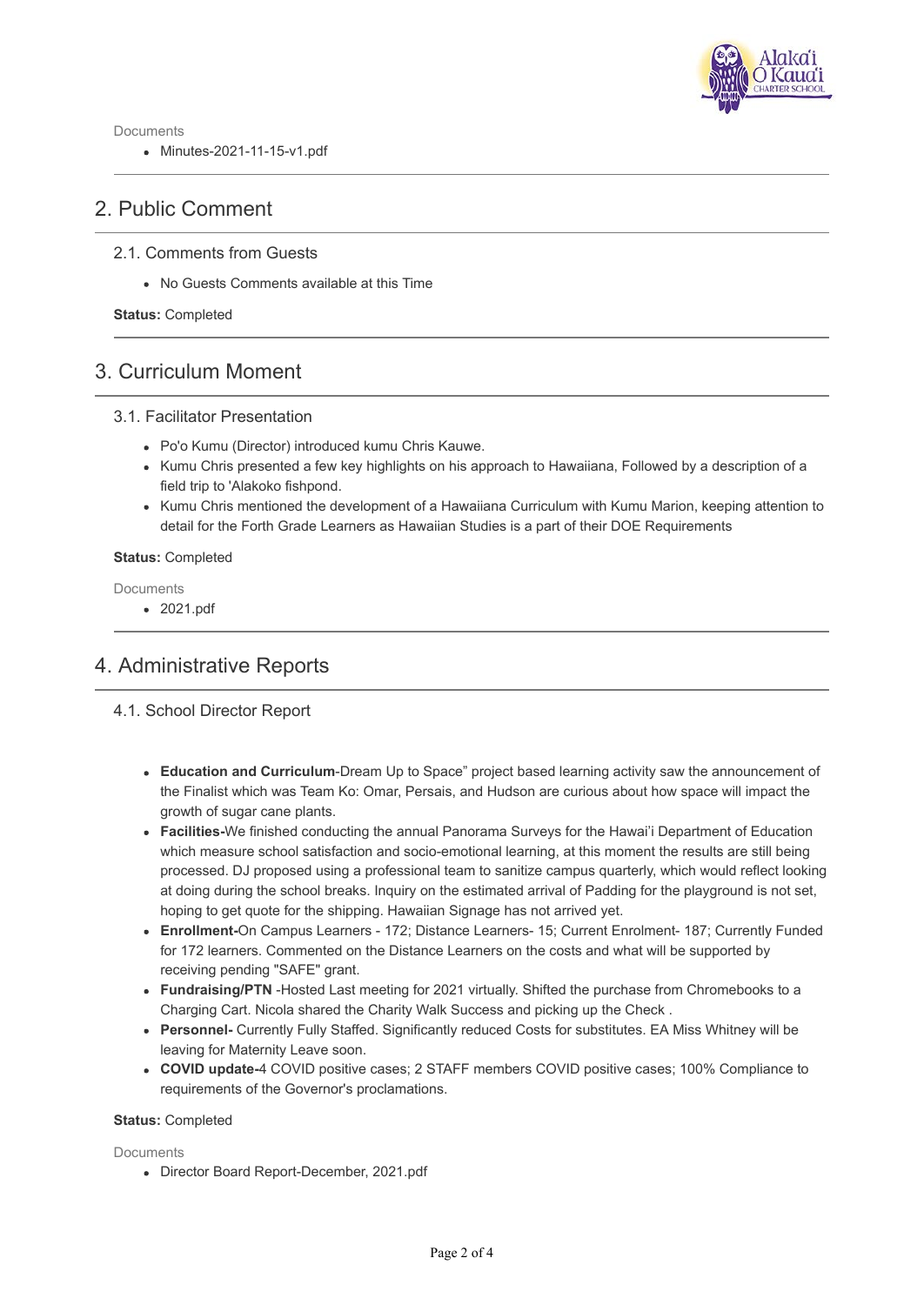

Personnel Report December 8, 2021.pdf

#### 4.2. Financial Report

- November General Ledger Begging Balance: \$689,534.85
- General Ledger Ending Balance: \$ 565,732.84
- November Reconciled Beginning Balance: \$615,652.38
- Reconciled Ending Balance: 537,902.54
- Patricia Noted the the Per Pupil was received Dec. 3, 2021

#### **Status:** Completed

**Documents** 

- Financial Report-Board Report Budget November 2021.pdf
- Financial Report-Bank Statement & Reconciliation November 2021.pdf
- Financial Reports-Cash Flow, P&L and Bal Sheet November 2021.pdf
- Financial Report-Fundraising November 2021.pdf

#### 4.3. Board Committee Reports

- Chairperson report- Letter sent for the Contract 2021-2022 has been received. Nothing to report for the lease
- Educational: Member Town nothing to report at this Time.
- Facilities and Maintenance: Member Tapia nothing to Report at this time.
- Human Resource Oversight: Member Makaneole nothing to report at this Time.
- Board Development and Governance: Member Sherill Noted on Ben's Email about a contact for a new Board Member.
- Finance and Audit- Member Sand Report under 5.2 Financial Report

#### **Status:** Completed

# 5. Action Items

# 6. Executive Session (as and if needed)

#### 6.1. Executive Session

- **Entered Executive Session at 6:16 p.m.**
- Ended Executive Session 7:31p.m

#### **Status:** Completed

# 7. Closing Items

### 7.1. Next Meeting Date

- $\bullet$  Jan. 3rd 2022 Committee Work Meeting @ 5 p.m.
- $\bullet$  Jan. 17th, 2022 Public Board Meeting @ 5 p.m.

### **Status:** Completed

#### 7.2. Adjourn

• Meeting Adjourned at 7:32 p.m.